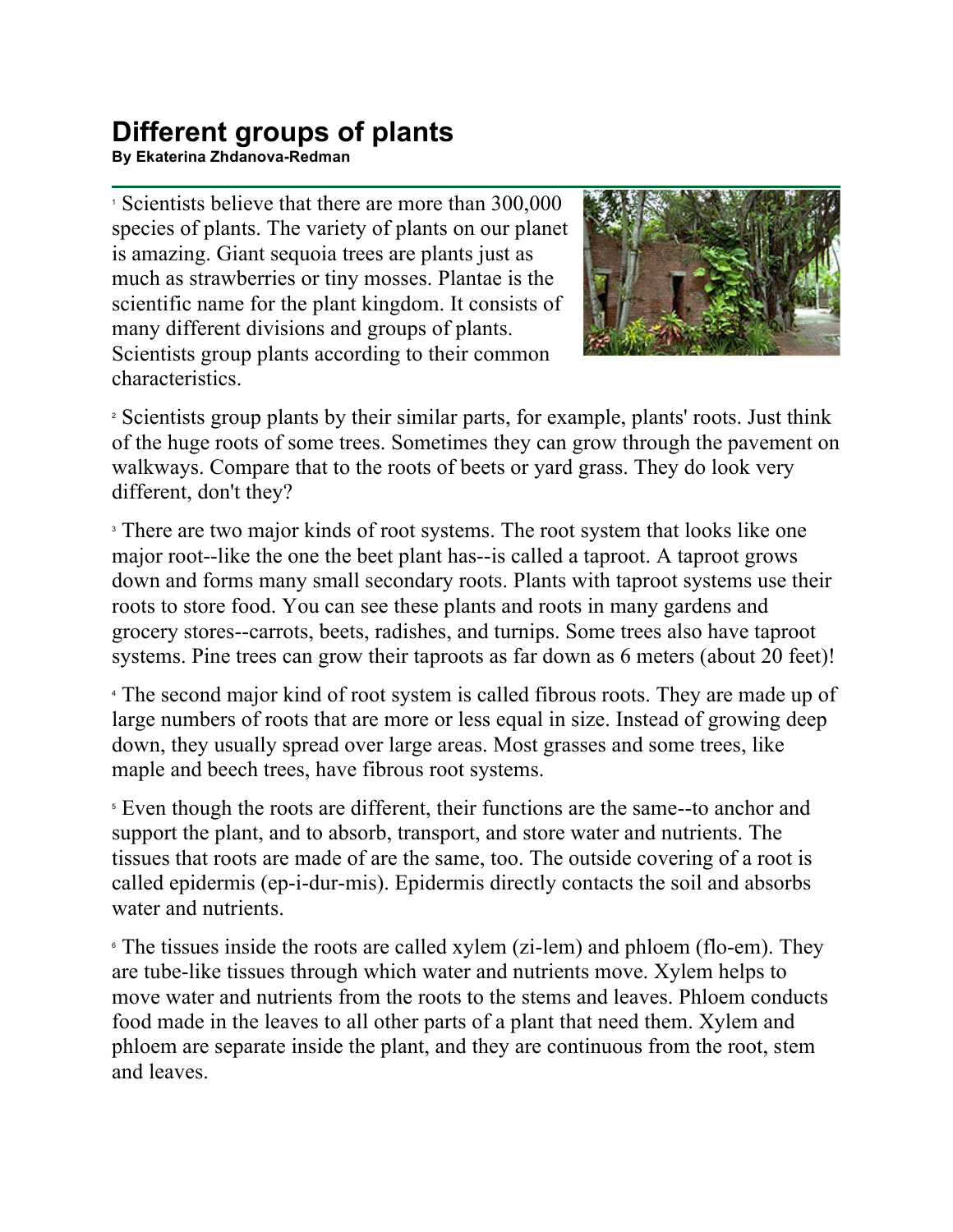<sup>7</sup> Have you ever seen a stump after a tree has been cut down? Do you know what those rings represent? They are separate xylem and phloem rings, with the xylem ring inside the phloem ring. The xylem tissue becomes the wood of a tree. Every year, as the tree grows, a circle of wood is added. That is why those rings are also called growth rings, and that's the way you can tell the age of a tree.

<sup>8</sup> Plant stems, of course, are very different. They can be soft and weak, or very hard and woody. Woody stems are rigid and hard. They contain a lot of xylem tissue. Woody stems are usually able to survive more severe conditions. Nonwoody stems are usually green and soft. They are called herbaceous (hur-ba-shus) stems. Many garden plants and flowers have herbaceous stems.

<sup>9</sup> Think of some plants with either woody or herbaceous stems. If you think all woody plants are large and all herbaceous plants are small, you are not correct. Banana plants look like trees, but they are not trees because they do not have woody stems. Have you seen a strawberry plant? They are little and sprawl on the ground, but they are not herbs because their stems are truly woody.

<sup>10</sup> Not all plants have xylem and phloem tissues, so that is another way to classify plants. Those plants that have tube-like xylem and phloem tissues are called vascular plants. Plants that don't have those tissues are nonvascular. Moss is a good example of a nonvascular plant. Mosses don't have regular roots. Instead, they have special structures called rhizoids. Rhizoids attach the mosses to the surface on which they are growing. Mosses get water and nutrients directly through their stems and leaves.

<sup>11</sup> Plants can also be grouped by the length of their lives. There are annual, biennial, and perennial plants. Annual plants grow, reproduce, and die in one year. A biennial requires two years to complete its life cycle. They produce leaves and food in one year and reproduce and die in the next one. Perennial plants may live many seasons, producing year after year. Can you think of some examples of annual, biennial, and perennial plants?

<sup>12</sup> There are many more ways scientists classify plants--the way plants reproduce, the number of flowers and leaves plants have, the environment in which plants live, and others. People have been studying botany, the science of plants, for centuries. Since plants are so important in the lives of people, animals, and the whole planet, many scientists work hard to improve plants and to protect the environment. Maybe you will also choose botany as your professional field.

Copyright © 2012 edHelper